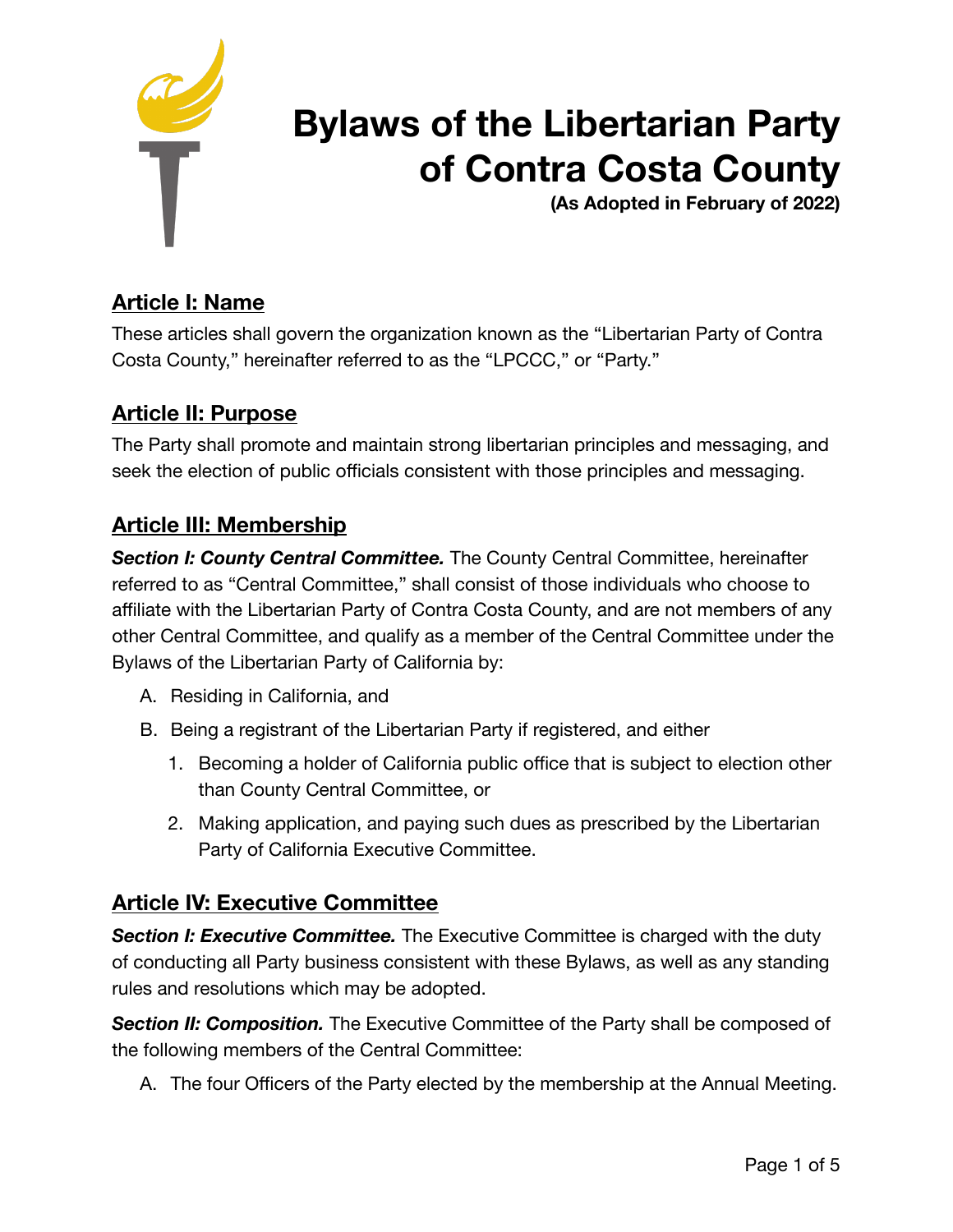- B. The three At-Large Representatives of the Party elected by the membership at the Annual Meeting.
- C. No Executive Committee positions shall be combined, although certain duties may be when absolutely necessary.

*Section III: At-Large Regional Representatives.* There shall be three At-Large Representatives. Each At-Large Representative shall inform the Executive Committee of any issues of relevance throughout Contra Costa County including, but not limited to: activism opportunities, candidate support opportunities, local elections, events in which the Party's participation could prove beneficial, and expanding membership. The At-Large Representatives shall participate in all Executive Committee discussions and debates, and vote on all matters. The At-Large Representatives may perform other duties per the direction and discretion of the Executive Committee.

# **Article V: Endorsements**

*Section I. Endorsements.* The Party shall make endorsements, make recommendations, or otherwise take positions with respect to elections, nominations, measures, or other matters appearing on a public ballot subject to a two-thirds vote of the Executive Committee. "Public Ballot" includes any general, special, primary, or other election conducted by any level of government.

# **Article VI: Officers**

*Section I: Officers.* The Officers of the Party shall be a Chair, a Vice-Chair, a Secretary, and a Treasurer.

**Section II: Eligibility.** Only a person who is a member of the Central Committee, and who has expressed a willingness to serve, shall be eligible for election or appointment to any Officer or Executive Committee position in the Party.

*Section III: Elections.* Officers and Executive Committee members shall be elected by the Central Committee. Nominations shall be from the floor during the Annual Meeting. Proposed nominees must accept their nomination prior to the close of nominations.

*Section IV: Term of Office.* Officers and Executive Committee members who are elected at the Annual Meeting shall serve from the adjournment of that Annual Meeting, until the adjournment of the following Annual Meeting.

**Section V: Chair.** The Chair shall be the Chief Executive Officer of the Party. The Chair shall preside at all meetings of the Party, and the Executive Committee. The Chair may appoint committees of the Party, and may submit candidates to committees of the Libertarian Party of California.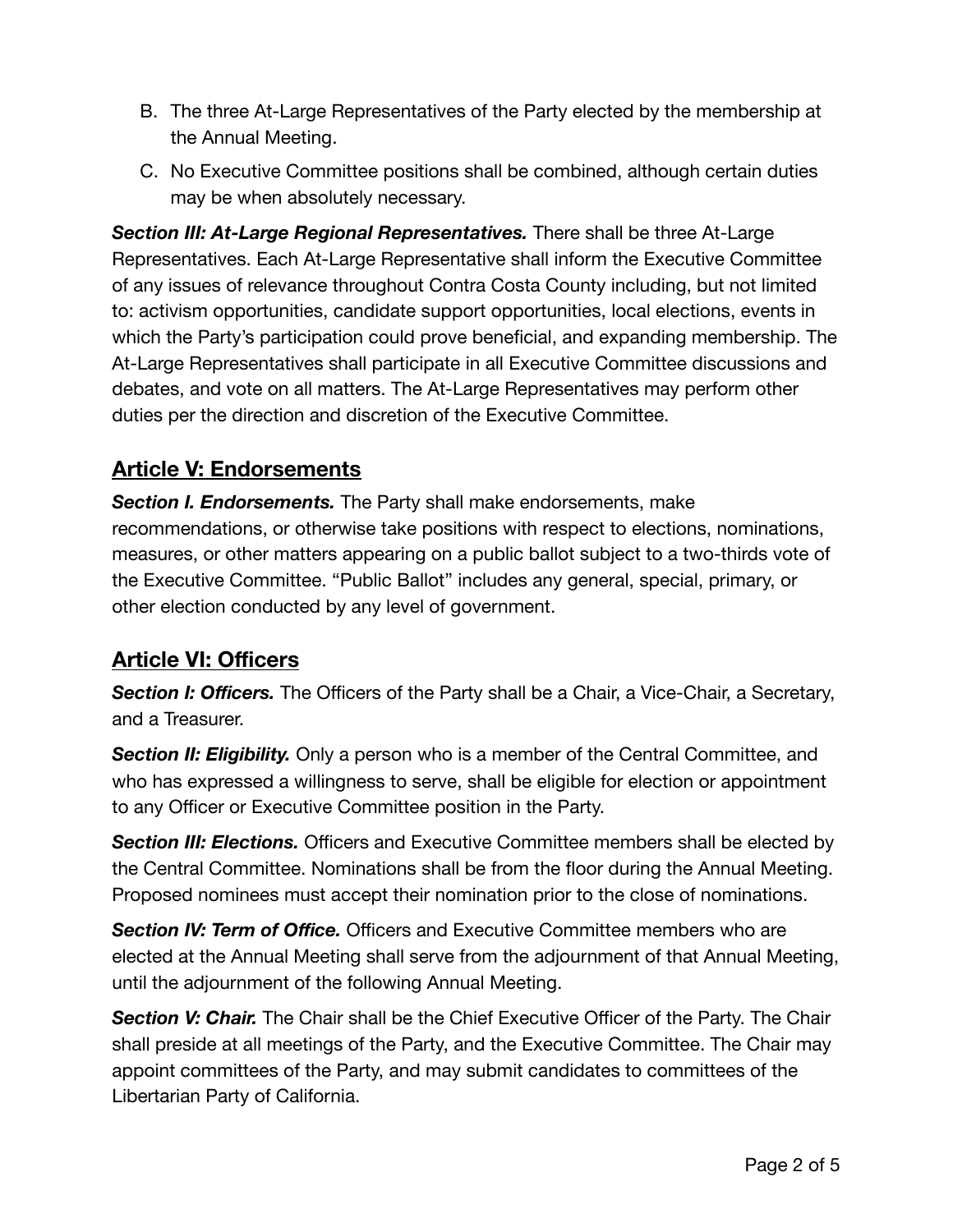**Section VI: Vice-Chair.** The Vice-Chair shall perform the duties of the Chair (1) to the extent delegated by the Chair; and (2) to the extent that the Chair is, for any reason, unable to perform the duties of the office.

*Section VII: Secretary.* The Secretary shall keep, or cause to be kept, a book of minutes of all meetings of the Party and the Executive Committee. The Secretary shall keep, or cause to be kept, a membership record containing the name and address of each voting member of the Party, and the date upon which such voting member joined the Party. The Secretary shall give, or cause to be given, notice of all meetings of the Party. The Secretary shall keep, or cause to be kept, all other books, records and papers of the Party, and shall have such other powers and perform such other duties as may be prescribed by the Executive Committee or these Bylaws. The Secretary may appoint an assistant to perform their functions when they are unable to do so. Such an assistant must already be a member of the Executive Committee, or someone the Executive Committee has approved.

**Section VIII: Treasurer.** The Treasurer shall receive, expend, and account for the funds of the Party under the supervision and direction of the Chair and the Executive Committee. The Treasurer shall make an annual financial report to the Executive Committee, and shall perform all duties required of the office by applicable federal and state law. The Treasurer is responsible for oversight of all financial functions, including but not limited to: receipts, disbursements, and internal and external reporting. The Treasurer shall only issue disbursements that are approved by at least two-thirds of the Executive Committee, and can be substantiated by appropriate documentation. The Treasurer shall timely file such federal and California income tax returns as may be required under applicable law.

*Section IX: Vacancies.* Vacancies occur upon an Officer, or Executive Committee member's, resignation, death, removal from office, or in the event an office remains unfilled after the Annual Meeting adjourns.

**Section X: Removal.** A Party Officer or Executive Committee member may be removed from office by a vote of no less than two-thirds of the Executive Committee, minus the officeholder being considered for removal. No vote shall be cast by the officeholder being considered for removal.

**Section XI: Appointment of Interim Officers.** In the event of a vacancy of an officer position, the Executive Committee may appoint a member to that office with a twothirds majority vote.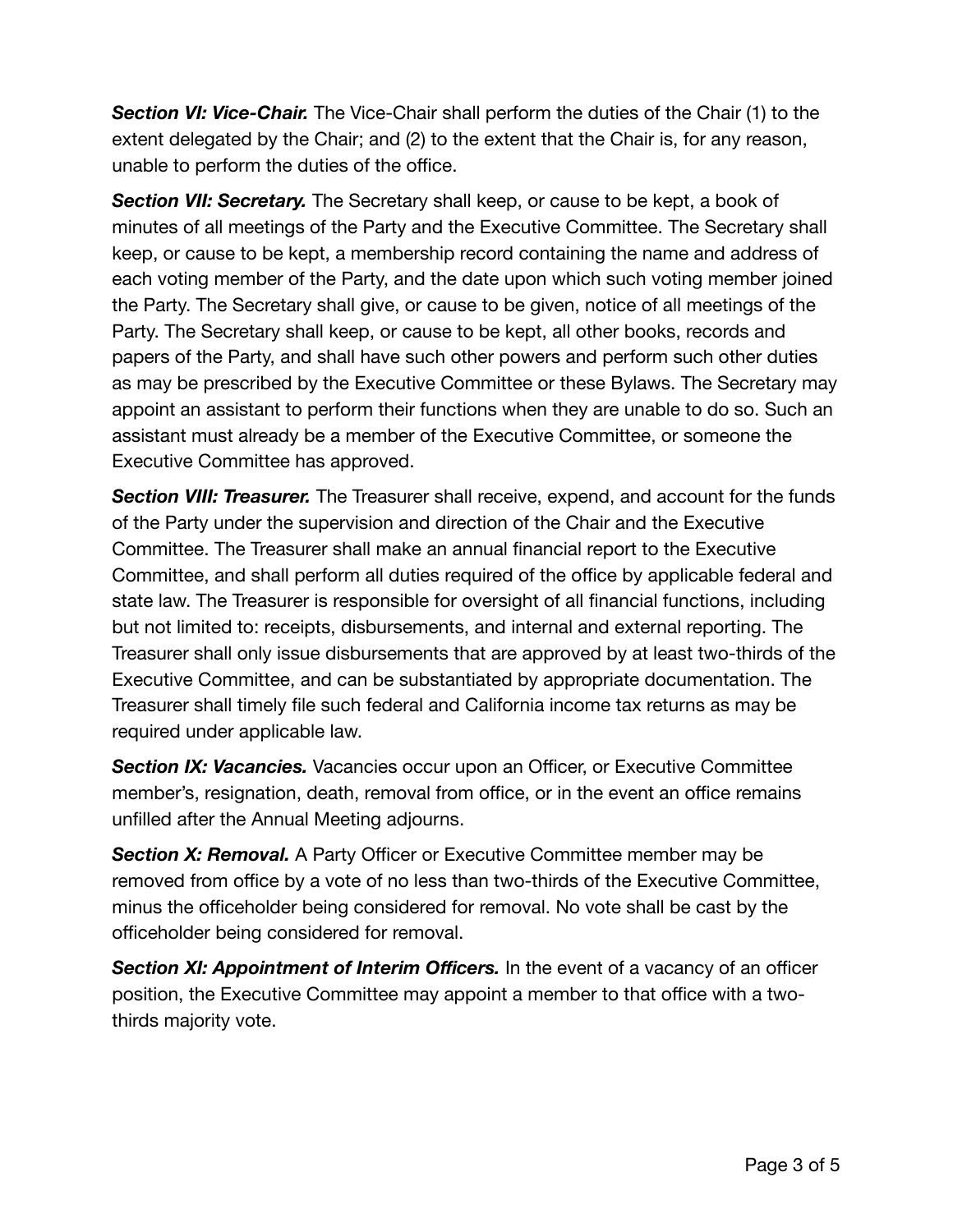## **Article VII: Meetings**

*Section I: Annual Meeting.* The Party shall hold an Annual Meeting to elect its Officers, Executive Committee members, and conduct other business as shall properly come before it. Notification shall be sent to all Central Committee members at least thirty days, but not more than sixty days, prior to said meeting. Such notice shall specify the reason for the meeting, as well as a time and place reasonably accessible to the membership.

- A. The Annual Meeting shall always be held in the month preceding the Libertarian Party of California Annual Convention.
- B. "None of the Above" shall always be included as an option for election of all Party offices.

**Section II: Business Meetings.** The Party shall hold a Business Meeting at least once every three months, or once a quarter, for the purposes of conducting Party business. A written or verbal notice of the time and place of these meetings shall be given to Central Committee members not less than seven days prior to said meeting.

**Section III: Executive Committee Meetings.** The Executive Committee shall meet at such time, place and through whatever means may be determined by action of the Executive Committee, by call of the Chair, or by the written request of one-third or more of the members of the Executive Committee. A written or verbal notice of the time and place of these meetings shall be given to each member of the Executive Committee, as well as Central Committee members, not less than two days prior to said meeting. All meetings of the Executive Committee shall be open for observation to all Central Committee members.

*Section IV: Transaction of Business Outside of Meetings.* The Executive Committee may transact business outside of meetings via email, or any other agreed upon electronic medium. All votes shall be counted and recorded by the Secretary as roll call votes. Voting will end after 48 hours have passed from the Secretary's announcement of the issue to be voted upon, and votes from two-thirds of the Executive Committee members have been received, or in 120 hours from such announcement, whichever occurs first. Up until the vote is finalized, a member may change their vote. If, at the expiration of the applicable period, a quorum of the Executive Committee has not voted, the motion being voted upon shall be considered failed. The Secretary shall keep a record of the motions and votes, and make them available in the same fashion as they would minutes from any Executive Committee meeting.

**Section V: Quorum.** A majority of the Executive Committee shall constitute a quorum for any aforementioned meeting or transaction of business.